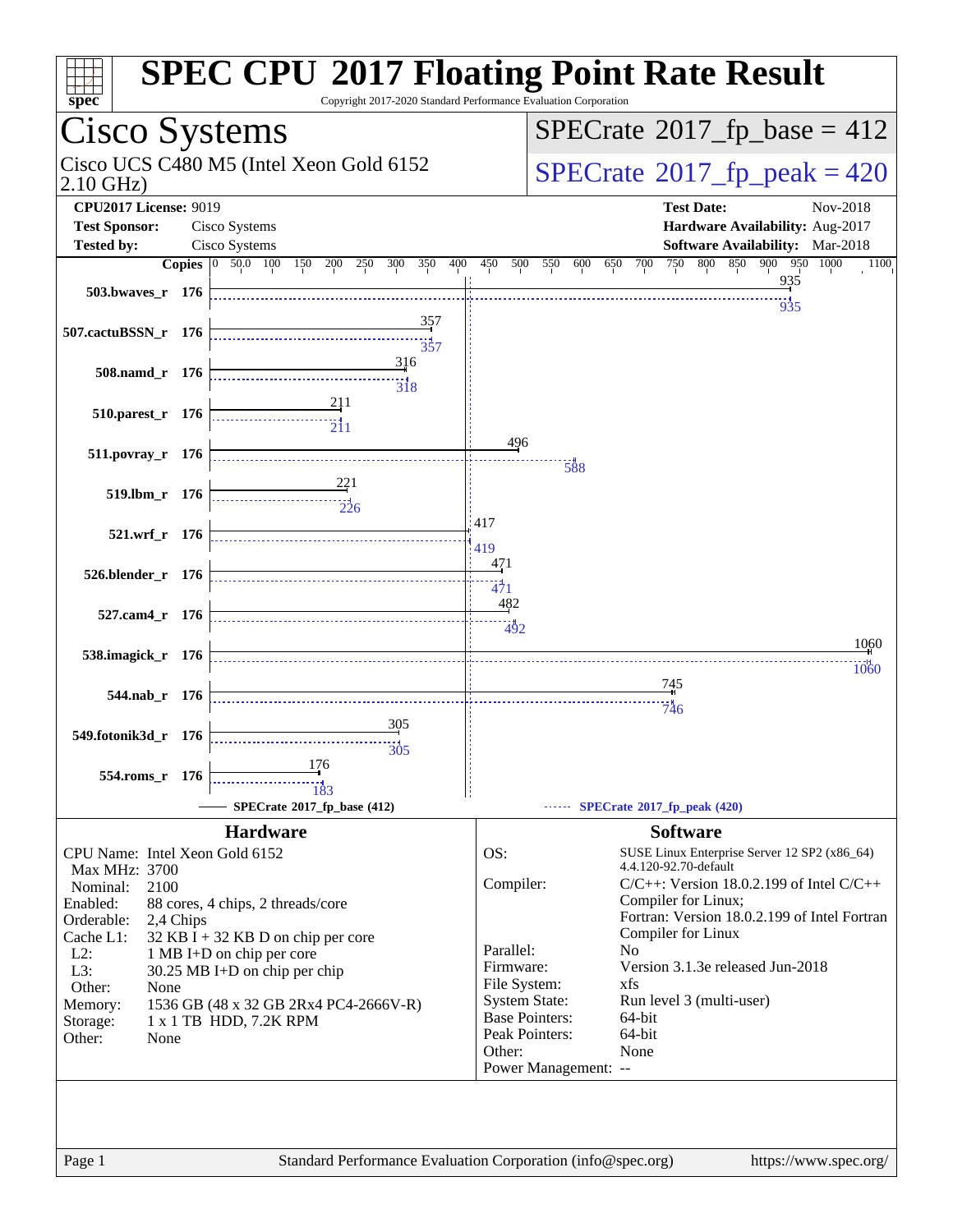

Copyright 2017-2020 Standard Performance Evaluation Corporation

# Cisco Systems

2.10 GHz) Cisco UCS C480 M5 (Intel Xeon Gold 6152  $\vert$  [SPECrate](http://www.spec.org/auto/cpu2017/Docs/result-fields.html#SPECrate2017fppeak)®[2017\\_fp\\_peak = 4](http://www.spec.org/auto/cpu2017/Docs/result-fields.html#SPECrate2017fppeak)20

 $SPECTate$ <sup>®</sup>[2017\\_fp\\_base =](http://www.spec.org/auto/cpu2017/Docs/result-fields.html#SPECrate2017fpbase) 412

**[CPU2017 License:](http://www.spec.org/auto/cpu2017/Docs/result-fields.html#CPU2017License)** 9019 **[Test Date:](http://www.spec.org/auto/cpu2017/Docs/result-fields.html#TestDate)** Nov-2018 **[Test Sponsor:](http://www.spec.org/auto/cpu2017/Docs/result-fields.html#TestSponsor)** Cisco Systems **[Hardware Availability:](http://www.spec.org/auto/cpu2017/Docs/result-fields.html#HardwareAvailability)** Aug-2017 **[Tested by:](http://www.spec.org/auto/cpu2017/Docs/result-fields.html#Testedby)** Cisco Systems **[Software Availability:](http://www.spec.org/auto/cpu2017/Docs/result-fields.html#SoftwareAvailability)** Mar-2018

### **[Results Table](http://www.spec.org/auto/cpu2017/Docs/result-fields.html#ResultsTable)**

|                                          | <b>Base</b>   |                |       |                |       | <b>Peak</b>    |       |               |                |              |                |              |                |              |
|------------------------------------------|---------------|----------------|-------|----------------|-------|----------------|-------|---------------|----------------|--------------|----------------|--------------|----------------|--------------|
| <b>Benchmark</b>                         | <b>Copies</b> | <b>Seconds</b> | Ratio | <b>Seconds</b> | Ratio | <b>Seconds</b> | Ratio | <b>Copies</b> | <b>Seconds</b> | <b>Ratio</b> | <b>Seconds</b> | <b>Ratio</b> | <b>Seconds</b> | <b>Ratio</b> |
| 503.bwaves_r                             | 176           | 1887           | 935   | 1886           | 936   | 1888           | 935   | 176           | 1886           | 936          | 1887           | 935          | 1889           | 934          |
| 507.cactuBSSN r                          | 176           | 625            | 357   | 625            | 356   | 625            | 357   | 176           | 624            | 357          | 624            | 357          | 624            | 357          |
| $508$ .namd $r$                          | 176           | 532            | 314   | 528            | 317   | 529            | 316   | 176           | 524            | 319          | 527            | 317          | 527            | 318          |
| 510.parest_r                             | 176           | 2180           | 211   | 2182           | 211   | 2174           | 212   | 176           | 2180           | 211          | 2179           | 211          | 2182           | 211          |
| 511.povray_r                             | 176           | 828            | 496   | 828            | 496   | 827            | 497   | 176           | 698            | 589          | 699            | 588          | 702            | 586          |
| $519$ .lbm $r$                           | 176           | 838            | 221   | 838            | 221   | 838            | 221   | 176           | 821            | 226          | 820            | 226          | 821            | 226          |
| $521$ .wrf r                             | 176           | 947            | 416   | 947            | 417   | 945            | 417   | 176           | 941            | 419          | 942            | 419          | 940            | 419          |
| 526.blender r                            | 176           | 570            | 471   | 571            | 469   | 570            | 471   | 176           | 570            | 471          | 569            | 471          | 570            | 471          |
| 527.cam4_r                               | 176           | 638            | 482   | 639            | 482   | 639            | 482   | 176           | 626            | 492          | 626            | 492          | 629            | 489          |
| 538.imagick_r                            | 176           | 413            | 1060  | 413            | 1060  | 411            | 1060  | 176           | 414            | 1060         | 413            | 1060         | 411            | 1060         |
| $544$ .nab r                             | 176           | 395            | 749   | 398            | 745   | 399            | 743   | 176           | 398            | 744          | 397            | 747          | 397            | 746          |
| 549.fotonik3d r                          | 176           | 2253           | 304   | 2252           | 305   | 2251           | 305   | 176           | 2245           | 305          | 2240           | 306          | 2248           | 305          |
| 554.roms r                               | 176           | 1597           | 175   | 1588           | 176   | 1577           | 177   | 176           | 1532           | 183          | 1537           | 182          | 1531           | 183          |
| $SPECrate^{\circ}2017$ _fp_base =<br>412 |               |                |       |                |       |                |       |               |                |              |                |              |                |              |

**[SPECrate](http://www.spec.org/auto/cpu2017/Docs/result-fields.html#SPECrate2017fppeak)[2017\\_fp\\_peak =](http://www.spec.org/auto/cpu2017/Docs/result-fields.html#SPECrate2017fppeak) 420**

Results appear in the [order in which they were run](http://www.spec.org/auto/cpu2017/Docs/result-fields.html#RunOrder). Bold underlined text [indicates a median measurement](http://www.spec.org/auto/cpu2017/Docs/result-fields.html#Median).

### **[Submit Notes](http://www.spec.org/auto/cpu2017/Docs/result-fields.html#SubmitNotes)**

 The numactl mechanism was used to bind copies to processors. The config file option 'submit' was used to generate numactl commands to bind each copy to a specific processor. For details, please see the config file.

## **[Operating System Notes](http://www.spec.org/auto/cpu2017/Docs/result-fields.html#OperatingSystemNotes)**

Stack size set to unlimited using "ulimit -s unlimited"

## **[General Notes](http://www.spec.org/auto/cpu2017/Docs/result-fields.html#GeneralNotes)**

Environment variables set by runcpu before the start of the run: LD\_LIBRARY\_PATH = "/home/cpu2017/lib/ia32:/home/cpu2017/lib/intel64"

 Binaries compiled on a system with 1x Intel Core i7-6700K CPU + 32GB RAM memory using Redhat Enterprise Linux 7.5 Transparent Huge Pages enabled by default Prior to runcpu invocation Filesystem page cache synced and cleared with: sync; echo 3> /proc/sys/vm/drop\_caches runcpu command invoked through numactl i.e.: numactl --interleave=all runcpu <etc> Yes: The test sponsor attests, as of date of publication, that CVE-2017-5754 (Meltdown) is mitigated in the system as tested and documented.

**(Continued on next page)**

| Page 2 | Standard Performance Evaluation Corporation (info@spec.org) | https://www.spec.org/ |
|--------|-------------------------------------------------------------|-----------------------|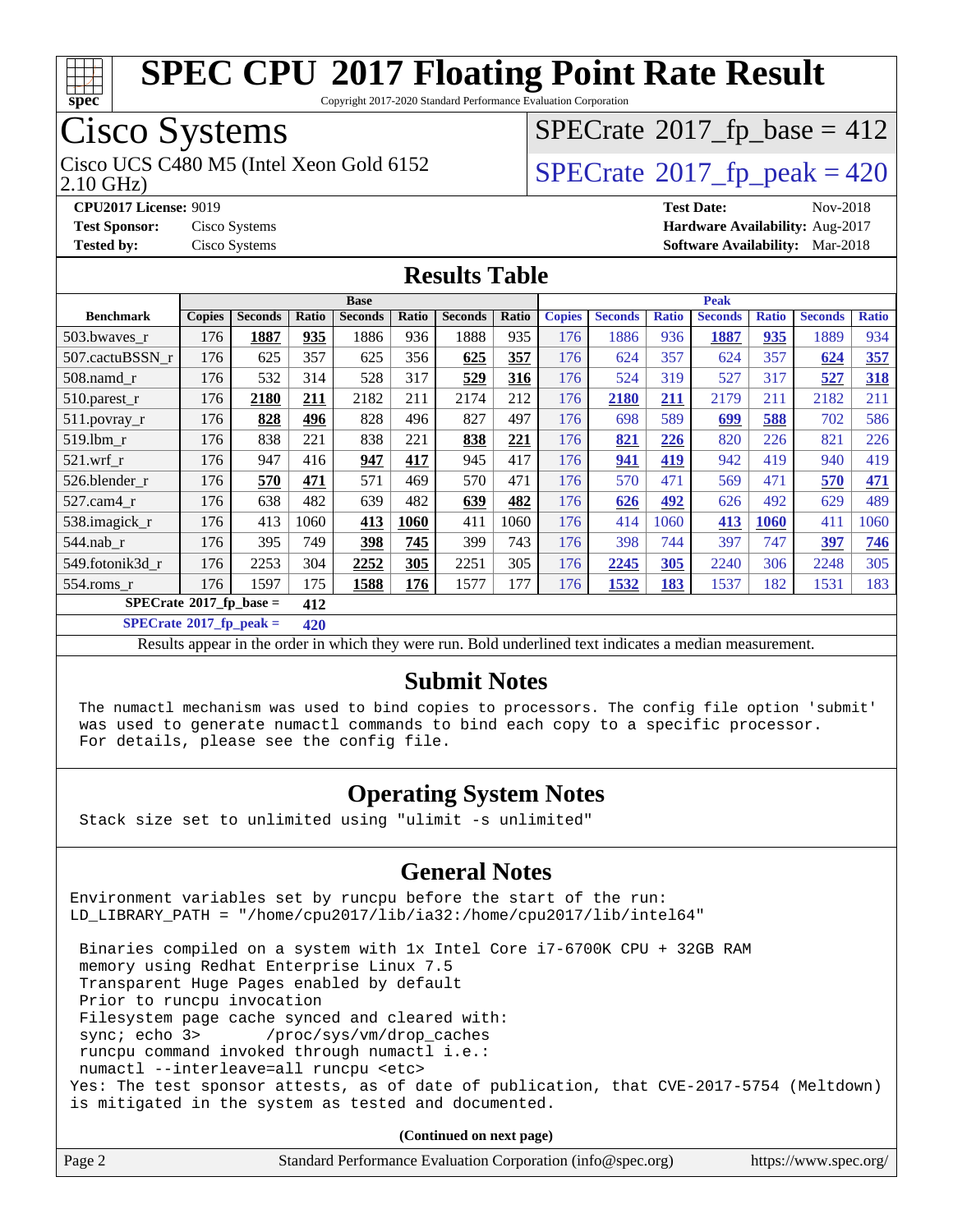

Copyright 2017-2020 Standard Performance Evaluation Corporation

# Cisco Systems

Cisco UCS C480 M5 (Intel Xeon Gold 6152  $\vert$  [SPECrate](http://www.spec.org/auto/cpu2017/Docs/result-fields.html#SPECrate2017fppeak)®[2017\\_fp\\_peak = 4](http://www.spec.org/auto/cpu2017/Docs/result-fields.html#SPECrate2017fppeak)20

 $SPECTate$ <sup>®</sup>[2017\\_fp\\_base =](http://www.spec.org/auto/cpu2017/Docs/result-fields.html#SPECrate2017fpbase) 412

2.10 GHz)

**[Tested by:](http://www.spec.org/auto/cpu2017/Docs/result-fields.html#Testedby)** Cisco Systems **[Software Availability:](http://www.spec.org/auto/cpu2017/Docs/result-fields.html#SoftwareAvailability)** Mar-2018

**[CPU2017 License:](http://www.spec.org/auto/cpu2017/Docs/result-fields.html#CPU2017License)** 9019 **[Test Date:](http://www.spec.org/auto/cpu2017/Docs/result-fields.html#TestDate)** Nov-2018 **[Test Sponsor:](http://www.spec.org/auto/cpu2017/Docs/result-fields.html#TestSponsor)** Cisco Systems **[Hardware Availability:](http://www.spec.org/auto/cpu2017/Docs/result-fields.html#HardwareAvailability)** Aug-2017

### **[General Notes \(Continued\)](http://www.spec.org/auto/cpu2017/Docs/result-fields.html#GeneralNotes)**

Yes: The test sponsor attests, as of date of publication, that CVE-2017-5753 (Spectre variant 1) is mitigated in the system as tested and documented. Yes: The test sponsor attests, as of date of publication, that CVE-2017-5715 (Spectre variant 2) is mitigated in the system as tested and documented.

### **[Platform Notes](http://www.spec.org/auto/cpu2017/Docs/result-fields.html#PlatformNotes)**

Page 3 Standard Performance Evaluation Corporation [\(info@spec.org\)](mailto:info@spec.org) <https://www.spec.org/> BIOS Settings: Intel HyperThreading Technology set to Enabled CPU performance set to Enterprise Power Performance Tuning set to OS Controls SNC set to Enabled IMC Interleaving set to 1-way Interleave Patrol Scrub set to Disabled Sysinfo program /home/cpu2017/bin/sysinfo Rev: r5797 of 2017-06-14 96c45e4568ad54c135fd618bcc091c0f running on linux-9r4j Thu Nov 15 18:54:03 2018 SUT (System Under Test) info as seen by some common utilities. For more information on this section, see <https://www.spec.org/cpu2017/Docs/config.html#sysinfo> From /proc/cpuinfo model name : Intel(R) Xeon(R) Gold 6152 CPU @ 2.10GHz 4 "physical id"s (chips) 176 "processors" cores, siblings (Caution: counting these is hw and system dependent. The following excerpts from /proc/cpuinfo might not be reliable. Use with caution.) cpu cores : 22 siblings : 44 physical 0: cores 0 1 2 3 4 5 8 9 10 11 12 16 17 18 19 20 21 24 25 26 27 28 physical 1: cores 0 1 2 3 4 5 8 9 10 11 12 16 17 18 19 20 21 24 25 26 27 28 physical 2: cores 0 1 2 3 4 5 8 9 10 11 12 16 17 18 19 20 21 24 25 26 27 28 physical 3: cores 0 1 2 3 4 5 8 9 10 11 12 16 17 18 19 20 21 24 25 26 27 28 From lscpu: Architecture: x86\_64 CPU op-mode(s): 32-bit, 64-bit Byte Order: Little Endian CPU(s): 176 On-line CPU(s) list: 0-175 Thread(s) per core: 2 Core(s) per socket: 22 Socket(s): 4 NUMA node(s): 8 Vendor ID: GenuineIntel **(Continued on next page)**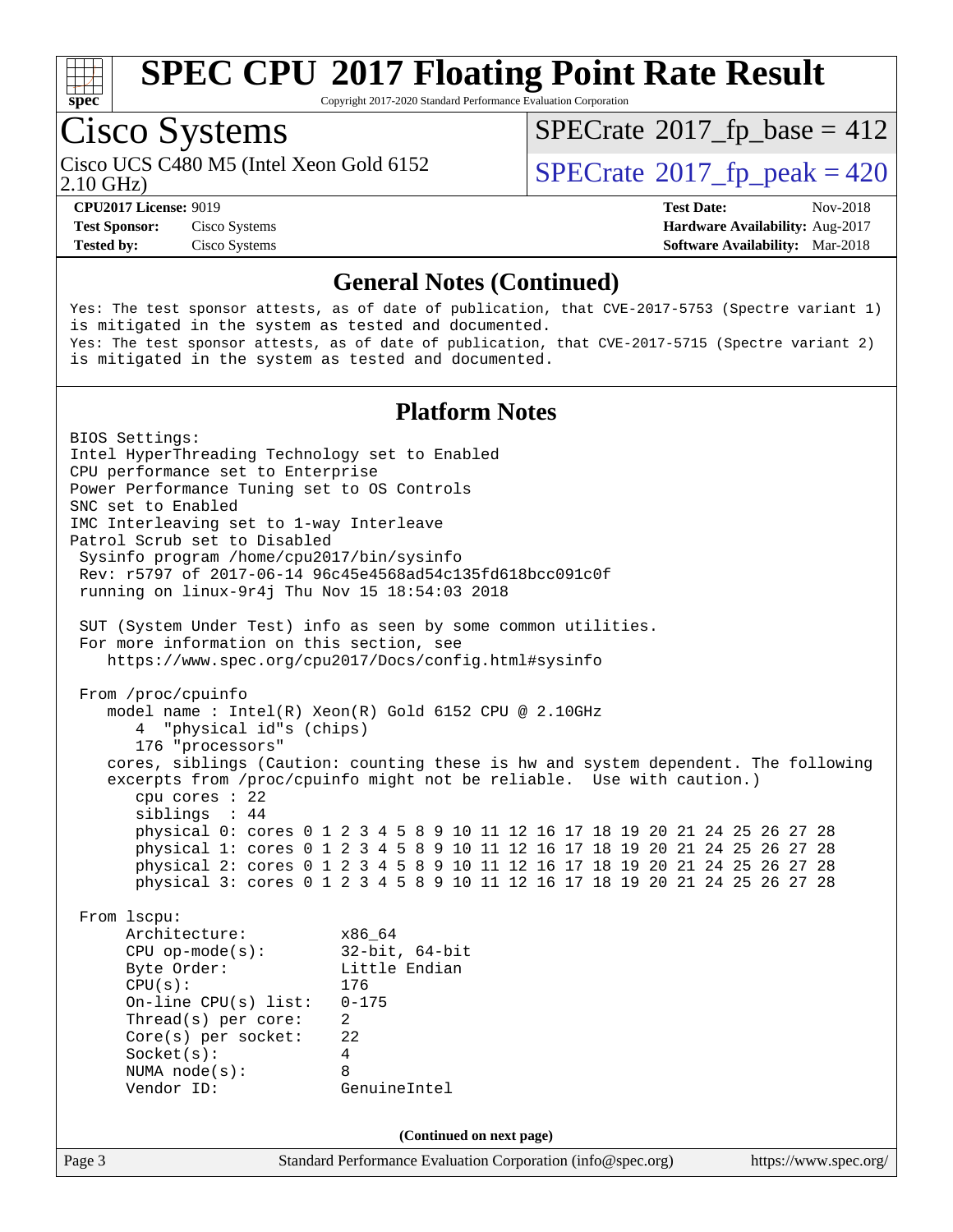

Copyright 2017-2020 Standard Performance Evaluation Corporation

### Cisco Systems 2.10 GHz) Cisco UCS C480 M5 (Intel Xeon Gold 6152  $\vert$  SPEC rate 2017 fn\_neak = 420

 $SPECTate$ <sup>®</sup>[2017\\_fp\\_base =](http://www.spec.org/auto/cpu2017/Docs/result-fields.html#SPECrate2017fpbase) 412

**[CPU2017 License:](http://www.spec.org/auto/cpu2017/Docs/result-fields.html#CPU2017License)** 9019

| $\text{Take } 201 / \text{ [1]}$ peak = 420 |          |
|---------------------------------------------|----------|
| <b>Test Date:</b>                           | Nov-2018 |

**[Test Sponsor:](http://www.spec.org/auto/cpu2017/Docs/result-fields.html#TestSponsor)** Cisco Systems **Cisco Systems [Hardware Availability:](http://www.spec.org/auto/cpu2017/Docs/result-fields.html#HardwareAvailability)** Aug-2017 **[Tested by:](http://www.spec.org/auto/cpu2017/Docs/result-fields.html#Testedby)** Cisco Systems **[Software Availability:](http://www.spec.org/auto/cpu2017/Docs/result-fields.html#SoftwareAvailability)** Mar-2018

#### **[Platform Notes \(Continued\)](http://www.spec.org/auto/cpu2017/Docs/result-fields.html#PlatformNotes)**

 CPU family: 6 Model: 85 Model name: Intel(R) Xeon(R) Gold 6152 CPU @ 2.10GHz Stepping: 4 CPU MHz: 2411.870 CPU max MHz: 3700.0000 CPU min MHz: 1000.0000 BogoMIPS: 4195.47 Virtualization: VT-x L1d cache: 32K L1i cache: 32K L2 cache: 1024K L3 cache: 30976K NUMA node0 CPU(s): 0-2,6-8,11-13,17,18,88-90,94-96,99-101,105,106 NUMA node1 CPU(s): 3-5,9,10,14-16,19-21,91-93,97,98,102-104,107-109 NUMA node2 CPU(s): 22-24,28-30,33-35,39,40,110-112,116-118,121-123,127,128 NUMA node3 CPU(s): 25-27,31,32,36-38,41-43,113-115,119,120,124-126,129-131 NUMA node4 CPU(s): 44-46,50-52,55-57,61,62,132-134,138-140,143-145,149,150 NUMA node5 CPU(s): 47-49,53,54,58-60,63-65,135-137,141,142,146-148,151-153 NUMA node6 CPU(s): 66-68,72-74,77-79,83,84,154-156,160-162,165-167,171,172 NUMA node7 CPU(s): 69-71,75,76,80-82,85-87,157-159,163,164,168-170,173-175 Flags: fpu vme de pse tsc msr pae mce cx8 apic sep mtrr pge mca cmov pat pse36 clflush dts acpi mmx fxsr sse sse2 ss ht tm pbe syscall nx pdpe1gb rdtscp lm constant\_tsc art arch\_perfmon pebs bts rep\_good nopl xtopology nonstop\_tsc aperfmperf eagerfpu pni pclmulqdq dtes64 monitor ds\_cpl vmx smx est tm2 ssse3 sdbg fma cx16 xtpr pdcm pcid dca sse4\_1 sse4\_2 x2apic movbe popcnt tsc\_deadline\_timer aes xsave avx f16c rdrand lahf\_lm abm 3dnowprefetch ida arat epb invpcid\_single pln pts dtherm hwp hwp\_act\_window hwp\_epp hwp\_pkg\_req intel\_pt rsb\_ctxsw spec\_ctrl stibp retpoline kaiser tpr\_shadow vnmi flexpriority ept vpid fsgsbase tsc\_adjust bmi1 hle avx2 smep bmi2 erms invpcid rtm cqm mpx avx512f avx512dq rdseed adx smap clflushopt clwb avx512cd avx512bw avx512vl xsaveopt xsavec xgetbv1 cqm\_llc cqm\_occup\_llc /proc/cpuinfo cache data cache size : 30976 KB From numactl --hardware WARNING: a numactl 'node' might or might not correspond to a physical chip. available: 8 nodes (0-7) node 0 cpus: 0 1 2 6 7 8 11 12 13 17 18 88 89 90 94 95 96 99 100 101 105 106 node 0 size: 192094 MB node 0 free: 191906 MB node 1 cpus: 3 4 5 9 10 14 15 16 19 20 21 91 92 93 97 98 102 103 104 107 108 109 node 1 size: 193528 MB node 1 free: 193301 MB node 2 cpus: 22 23 24 28 29 30 33 34 35 39 40 110 111 112 116 117 118 121 122 123 127 128 node 2 size: 193528 MB

**(Continued on next page)**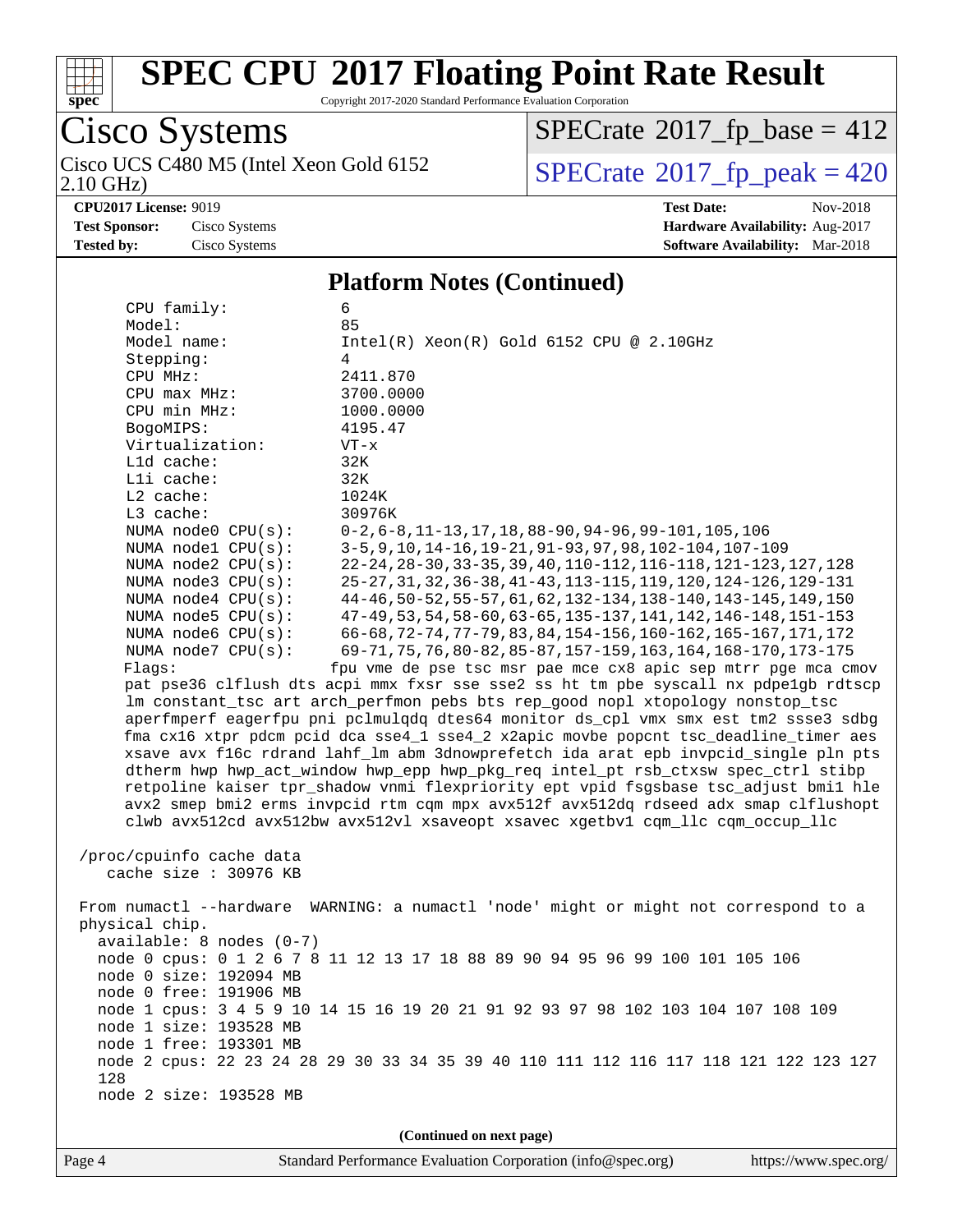

Copyright 2017-2020 Standard Performance Evaluation Corporation

# Cisco Systems

2.10 GHz) Cisco UCS C480 M5 (Intel Xeon Gold 6152  $\vert$  [SPECrate](http://www.spec.org/auto/cpu2017/Docs/result-fields.html#SPECrate2017fppeak)®[2017\\_fp\\_peak = 4](http://www.spec.org/auto/cpu2017/Docs/result-fields.html#SPECrate2017fppeak)20

 $SPECTate$ <sup>®</sup>[2017\\_fp\\_base =](http://www.spec.org/auto/cpu2017/Docs/result-fields.html#SPECrate2017fpbase) 412

**[Tested by:](http://www.spec.org/auto/cpu2017/Docs/result-fields.html#Testedby)** Cisco Systems **[Software Availability:](http://www.spec.org/auto/cpu2017/Docs/result-fields.html#SoftwareAvailability)** Mar-2018

**[CPU2017 License:](http://www.spec.org/auto/cpu2017/Docs/result-fields.html#CPU2017License)** 9019 **[Test Date:](http://www.spec.org/auto/cpu2017/Docs/result-fields.html#TestDate)** Nov-2018 **[Test Sponsor:](http://www.spec.org/auto/cpu2017/Docs/result-fields.html#TestSponsor)** Cisco Systems **[Hardware Availability:](http://www.spec.org/auto/cpu2017/Docs/result-fields.html#HardwareAvailability)** Aug-2017

### **[Platform Notes \(Continued\)](http://www.spec.org/auto/cpu2017/Docs/result-fields.html#PlatformNotes)**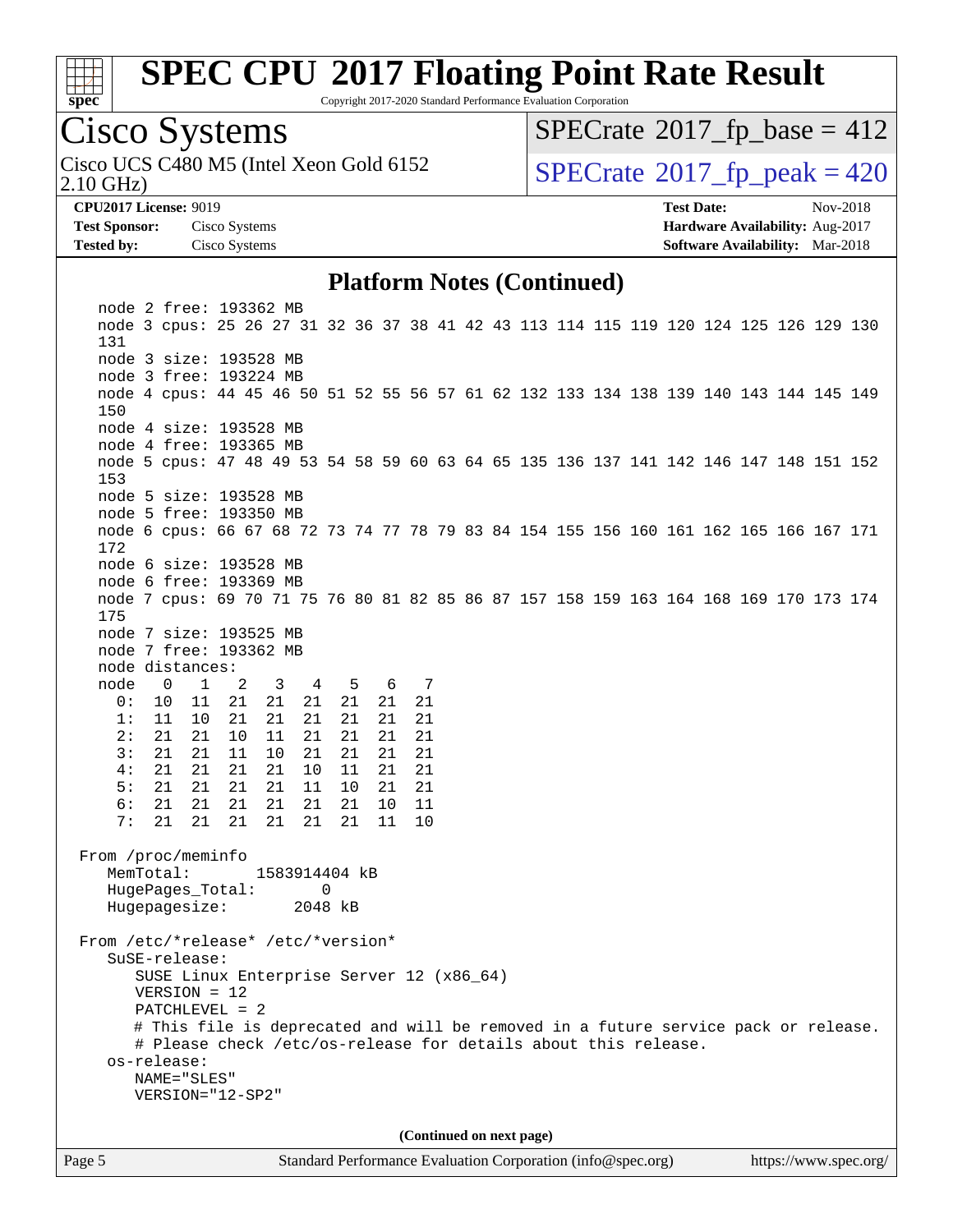

Copyright 2017-2020 Standard Performance Evaluation Corporation

# Cisco Systems

2.10 GHz) Cisco UCS C480 M5 (Intel Xeon Gold 6152  $\vert$  [SPECrate](http://www.spec.org/auto/cpu2017/Docs/result-fields.html#SPECrate2017fppeak)®[2017\\_fp\\_peak = 4](http://www.spec.org/auto/cpu2017/Docs/result-fields.html#SPECrate2017fppeak)20

 $SPECTate$ <sup>®</sup>[2017\\_fp\\_base =](http://www.spec.org/auto/cpu2017/Docs/result-fields.html#SPECrate2017fpbase) 412

**[CPU2017 License:](http://www.spec.org/auto/cpu2017/Docs/result-fields.html#CPU2017License)** 9019 **[Test Date:](http://www.spec.org/auto/cpu2017/Docs/result-fields.html#TestDate)** Nov-2018 **[Test Sponsor:](http://www.spec.org/auto/cpu2017/Docs/result-fields.html#TestSponsor)** Cisco Systems **[Hardware Availability:](http://www.spec.org/auto/cpu2017/Docs/result-fields.html#HardwareAvailability)** Aug-2017 **[Tested by:](http://www.spec.org/auto/cpu2017/Docs/result-fields.html#Testedby)** Cisco Systems **[Software Availability:](http://www.spec.org/auto/cpu2017/Docs/result-fields.html#SoftwareAvailability)** Mar-2018

### **[Platform Notes \(Continued\)](http://www.spec.org/auto/cpu2017/Docs/result-fields.html#PlatformNotes)**

 VERSION\_ID="12.2" PRETTY\_NAME="SUSE Linux Enterprise Server 12 SP2" ID="sles" ANSI\_COLOR="0;32" CPE\_NAME="cpe:/o:suse:sles:12:sp2"

uname -a:

 Linux linux-9r4j 4.4.120-92.70-default #1 SMP Wed Mar 14 15:59:43 UTC 2018 (52a83de) x86\_64 x86\_64 x86\_64 GNU/Linux

run-level 3 Nov 15 18:44

 SPEC is set to: /home/cpu2017 Filesystem Type Size Used Avail Use% Mounted on /dev/sda1 xfs 930G 244G 687G 27% /

 Additional information from dmidecode follows. WARNING: Use caution when you interpret this section. The 'dmidecode' program reads system data which is "intended to allow hardware to be accurately determined", but the intent may not be met, as there are frequent changes to hardware, firmware, and the "DMTF SMBIOS" standard. BIOS Cisco Systems, Inc. C480M5.3.1.3e.0.0613181101 06/13/2018 Memory:

48x 0xCE00 M393A4K40BB2-CTD 32 GB 2 rank 2666

(End of data from sysinfo program)

### **[Compiler Version Notes](http://www.spec.org/auto/cpu2017/Docs/result-fields.html#CompilerVersionNotes)**

Page 6 Standard Performance Evaluation Corporation [\(info@spec.org\)](mailto:info@spec.org) <https://www.spec.org/> ============================================================================== C | 519.1bm\_r(base, peak) 538.imagick\_r(base, peak) | 544.nab\_r(base, peak) ----------------------------------------------------------------------------- icc (ICC) 18.0.2 20180210 Copyright (C) 1985-2018 Intel Corporation. All rights reserved. ------------------------------------------------------------------------------ ============================================================================== C++ | 508.namd\_r(base, peak) 510.parest\_r(base, peak) ----------------------------------------------------------------------------- icpc (ICC) 18.0.2 20180210 Copyright (C) 1985-2018 Intel Corporation. All rights reserved. ------------------------------------------------------------------------------ ============================================================================== C++, C | 511.povray\_r(base, peak) 526.blender\_r(base, peak) ------------------------------------------------------------------------------ **(Continued on next page)**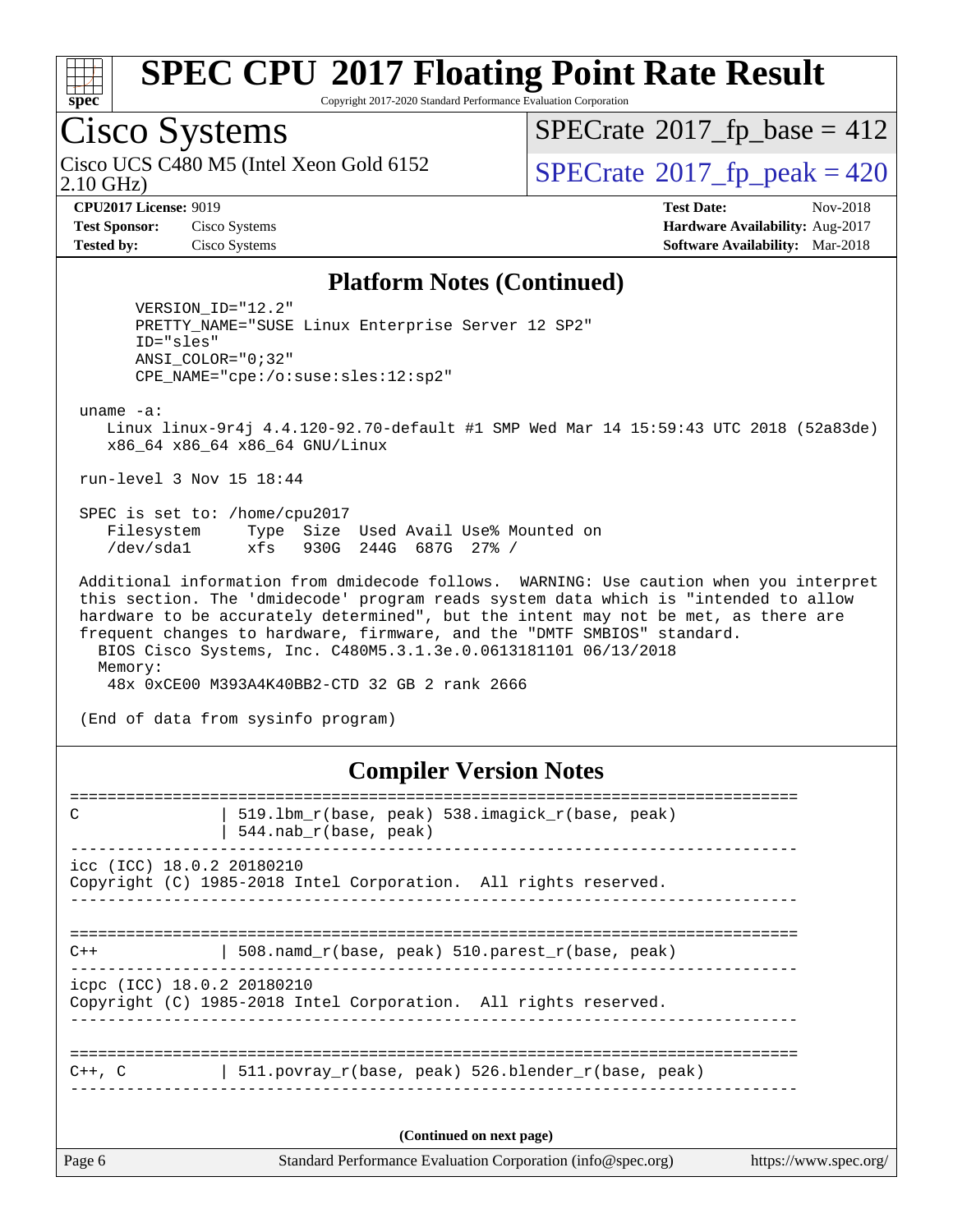

Copyright 2017-2020 Standard Performance Evaluation Corporation

# Cisco Systems<br>Cisco UCS C480 M5 (Intel Xeon Gold 6152

2.10 GHz)

 $SPECrate$ <sup>®</sup>[2017\\_fp\\_base =](http://www.spec.org/auto/cpu2017/Docs/result-fields.html#SPECrate2017fpbase) 412

 $SPECTate$ <sup>®</sup>[2017\\_fp\\_peak = 4](http://www.spec.org/auto/cpu2017/Docs/result-fields.html#SPECrate2017fppeak)20

**[CPU2017 License:](http://www.spec.org/auto/cpu2017/Docs/result-fields.html#CPU2017License)** 9019 **[Test Date:](http://www.spec.org/auto/cpu2017/Docs/result-fields.html#TestDate)** Nov-2018 **[Test Sponsor:](http://www.spec.org/auto/cpu2017/Docs/result-fields.html#TestSponsor)** Cisco Systems **[Hardware Availability:](http://www.spec.org/auto/cpu2017/Docs/result-fields.html#HardwareAvailability)** Aug-2017 **[Tested by:](http://www.spec.org/auto/cpu2017/Docs/result-fields.html#Testedby)** Cisco Systems **[Software Availability:](http://www.spec.org/auto/cpu2017/Docs/result-fields.html#SoftwareAvailability)** Mar-2018

## **[Compiler Version Notes \(Continued\)](http://www.spec.org/auto/cpu2017/Docs/result-fields.html#CompilerVersionNotes)**

| icpc (ICC) 18.0.2 20180210<br>Copyright (C) 1985-2018 Intel Corporation. All rights reserved.<br>icc (ICC) 18.0.2 20180210<br>Copyright (C) 1985-2018 Intel Corporation. All rights reserved. |  |
|-----------------------------------------------------------------------------------------------------------------------------------------------------------------------------------------------|--|
|                                                                                                                                                                                               |  |
|                                                                                                                                                                                               |  |
|                                                                                                                                                                                               |  |
| $C_{++}$ , C, Fortran   507.cactuBSSN_r(base, peak)                                                                                                                                           |  |
| icpc (ICC) 18.0.2 20180210                                                                                                                                                                    |  |
| Copyright (C) 1985-2018 Intel Corporation. All rights reserved.<br>icc (ICC) 18.0.2 20180210                                                                                                  |  |
| Copyright (C) 1985-2018 Intel Corporation. All rights reserved.                                                                                                                               |  |
| ifort (IFORT) 18.0.2 20180210                                                                                                                                                                 |  |
| Copyright (C) 1985-2018 Intel Corporation. All rights reserved.                                                                                                                               |  |
|                                                                                                                                                                                               |  |
|                                                                                                                                                                                               |  |
| ---------------------                                                                                                                                                                         |  |
| 503.bwaves_r(base, peak) 549.fotonik3d_r(base, peak)<br>Fortran<br>554.roms_r(base, peak)                                                                                                     |  |
| __________________________________                                                                                                                                                            |  |
| ifort (IFORT) 18.0.2 20180210                                                                                                                                                                 |  |
| Copyright (C) 1985-2018 Intel Corporation. All rights reserved.                                                                                                                               |  |
|                                                                                                                                                                                               |  |
|                                                                                                                                                                                               |  |
| ==================================                                                                                                                                                            |  |
| Fortran, $C$   521.wrf $r(base, peak)$ 527.cam4 $r(base, peak)$                                                                                                                               |  |
| ifort (IFORT) 18.0.2 20180210                                                                                                                                                                 |  |
| Copyright (C) 1985-2018 Intel Corporation. All rights reserved.                                                                                                                               |  |
| icc (ICC) 18.0.2 20180210                                                                                                                                                                     |  |
| Copyright (C) 1985-2018 Intel Corporation. All rights reserved.                                                                                                                               |  |
|                                                                                                                                                                                               |  |

## **[Base Compiler Invocation](http://www.spec.org/auto/cpu2017/Docs/result-fields.html#BaseCompilerInvocation)**

[C benchmarks](http://www.spec.org/auto/cpu2017/Docs/result-fields.html#Cbenchmarks): [icc -m64 -std=c11](http://www.spec.org/cpu2017/results/res2018q4/cpu2017-20181127-09992.flags.html#user_CCbase_intel_icc_64bit_c11_33ee0cdaae7deeeab2a9725423ba97205ce30f63b9926c2519791662299b76a0318f32ddfffdc46587804de3178b4f9328c46fa7c2b0cd779d7a61945c91cd35)

[C++ benchmarks:](http://www.spec.org/auto/cpu2017/Docs/result-fields.html#CXXbenchmarks) [icpc -m64](http://www.spec.org/cpu2017/results/res2018q4/cpu2017-20181127-09992.flags.html#user_CXXbase_intel_icpc_64bit_4ecb2543ae3f1412ef961e0650ca070fec7b7afdcd6ed48761b84423119d1bf6bdf5cad15b44d48e7256388bc77273b966e5eb805aefd121eb22e9299b2ec9d9)

[Fortran benchmarks](http://www.spec.org/auto/cpu2017/Docs/result-fields.html#Fortranbenchmarks): [ifort -m64](http://www.spec.org/cpu2017/results/res2018q4/cpu2017-20181127-09992.flags.html#user_FCbase_intel_ifort_64bit_24f2bb282fbaeffd6157abe4f878425411749daecae9a33200eee2bee2fe76f3b89351d69a8130dd5949958ce389cf37ff59a95e7a40d588e8d3a57e0c3fd751)

**(Continued on next page)**

Page 7 Standard Performance Evaluation Corporation [\(info@spec.org\)](mailto:info@spec.org) <https://www.spec.org/>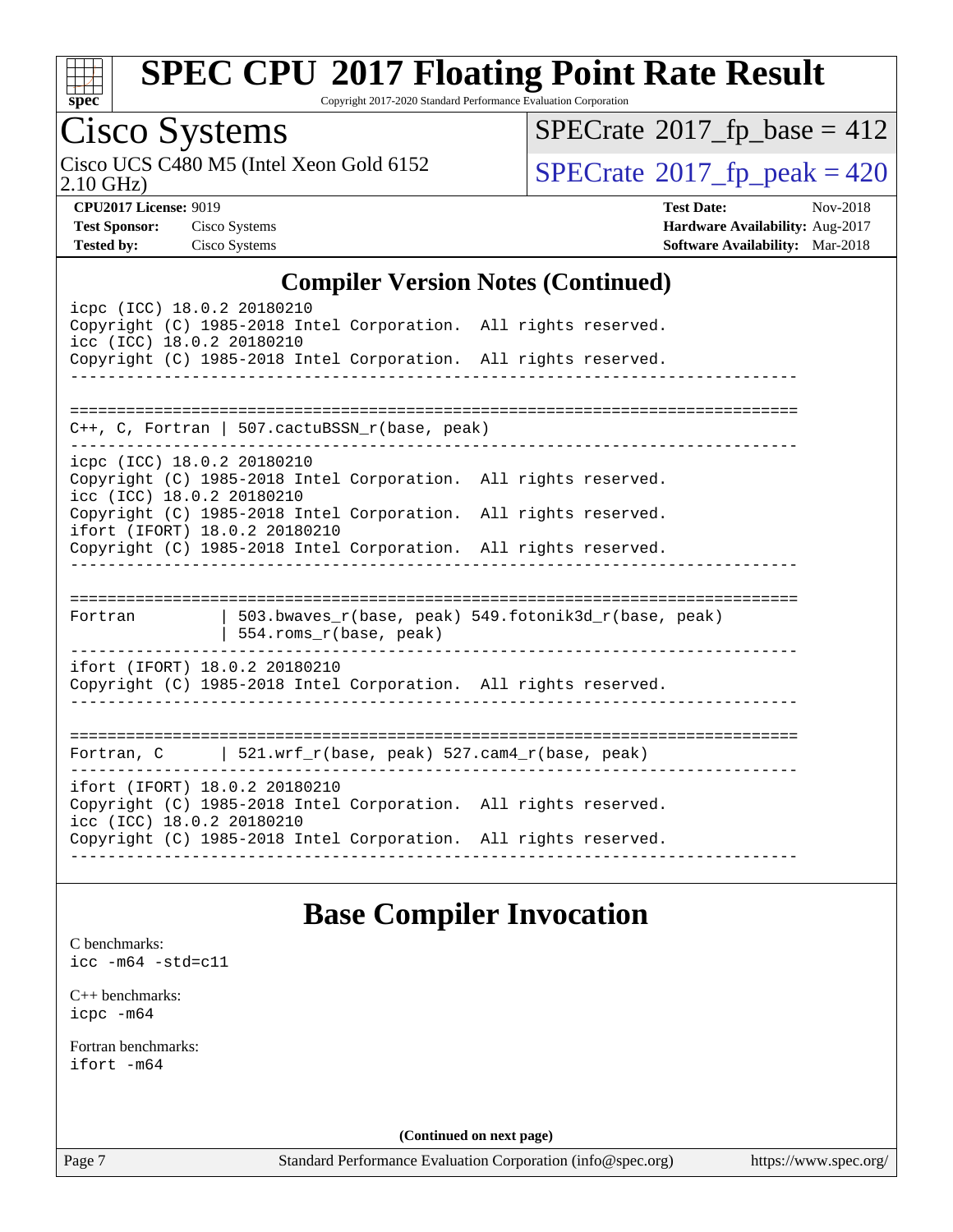

Copyright 2017-2020 Standard Performance Evaluation Corporation

# Cisco Systems

2.10 GHz) Cisco UCS C480 M5 (Intel Xeon Gold 6152  $\vert$  [SPECrate](http://www.spec.org/auto/cpu2017/Docs/result-fields.html#SPECrate2017fppeak)®[2017\\_fp\\_peak = 4](http://www.spec.org/auto/cpu2017/Docs/result-fields.html#SPECrate2017fppeak)20

 $SPECTate$ <sup>®</sup>[2017\\_fp\\_base =](http://www.spec.org/auto/cpu2017/Docs/result-fields.html#SPECrate2017fpbase) 412

**[Test Sponsor:](http://www.spec.org/auto/cpu2017/Docs/result-fields.html#TestSponsor)** Cisco Systems **Cisco Systems [Hardware Availability:](http://www.spec.org/auto/cpu2017/Docs/result-fields.html#HardwareAvailability)** Aug-2017

**[CPU2017 License:](http://www.spec.org/auto/cpu2017/Docs/result-fields.html#CPU2017License)** 9019 **[Test Date:](http://www.spec.org/auto/cpu2017/Docs/result-fields.html#TestDate)** Nov-2018 **[Tested by:](http://www.spec.org/auto/cpu2017/Docs/result-fields.html#Testedby)** Cisco Systems **[Software Availability:](http://www.spec.org/auto/cpu2017/Docs/result-fields.html#SoftwareAvailability)** Mar-2018

## **[Base Compiler Invocation \(Continued\)](http://www.spec.org/auto/cpu2017/Docs/result-fields.html#BaseCompilerInvocation)**

[Benchmarks using both Fortran and C](http://www.spec.org/auto/cpu2017/Docs/result-fields.html#BenchmarksusingbothFortranandC): [ifort -m64](http://www.spec.org/cpu2017/results/res2018q4/cpu2017-20181127-09992.flags.html#user_CC_FCbase_intel_ifort_64bit_24f2bb282fbaeffd6157abe4f878425411749daecae9a33200eee2bee2fe76f3b89351d69a8130dd5949958ce389cf37ff59a95e7a40d588e8d3a57e0c3fd751) [icc -m64 -std=c11](http://www.spec.org/cpu2017/results/res2018q4/cpu2017-20181127-09992.flags.html#user_CC_FCbase_intel_icc_64bit_c11_33ee0cdaae7deeeab2a9725423ba97205ce30f63b9926c2519791662299b76a0318f32ddfffdc46587804de3178b4f9328c46fa7c2b0cd779d7a61945c91cd35)

[Benchmarks using both C and C++](http://www.spec.org/auto/cpu2017/Docs/result-fields.html#BenchmarksusingbothCandCXX): [icpc -m64](http://www.spec.org/cpu2017/results/res2018q4/cpu2017-20181127-09992.flags.html#user_CC_CXXbase_intel_icpc_64bit_4ecb2543ae3f1412ef961e0650ca070fec7b7afdcd6ed48761b84423119d1bf6bdf5cad15b44d48e7256388bc77273b966e5eb805aefd121eb22e9299b2ec9d9) [icc -m64 -std=c11](http://www.spec.org/cpu2017/results/res2018q4/cpu2017-20181127-09992.flags.html#user_CC_CXXbase_intel_icc_64bit_c11_33ee0cdaae7deeeab2a9725423ba97205ce30f63b9926c2519791662299b76a0318f32ddfffdc46587804de3178b4f9328c46fa7c2b0cd779d7a61945c91cd35)

[Benchmarks using Fortran, C, and C++:](http://www.spec.org/auto/cpu2017/Docs/result-fields.html#BenchmarksusingFortranCandCXX) [icpc -m64](http://www.spec.org/cpu2017/results/res2018q4/cpu2017-20181127-09992.flags.html#user_CC_CXX_FCbase_intel_icpc_64bit_4ecb2543ae3f1412ef961e0650ca070fec7b7afdcd6ed48761b84423119d1bf6bdf5cad15b44d48e7256388bc77273b966e5eb805aefd121eb22e9299b2ec9d9) [icc -m64 -std=c11](http://www.spec.org/cpu2017/results/res2018q4/cpu2017-20181127-09992.flags.html#user_CC_CXX_FCbase_intel_icc_64bit_c11_33ee0cdaae7deeeab2a9725423ba97205ce30f63b9926c2519791662299b76a0318f32ddfffdc46587804de3178b4f9328c46fa7c2b0cd779d7a61945c91cd35) [ifort -m64](http://www.spec.org/cpu2017/results/res2018q4/cpu2017-20181127-09992.flags.html#user_CC_CXX_FCbase_intel_ifort_64bit_24f2bb282fbaeffd6157abe4f878425411749daecae9a33200eee2bee2fe76f3b89351d69a8130dd5949958ce389cf37ff59a95e7a40d588e8d3a57e0c3fd751)

## **[Base Portability Flags](http://www.spec.org/auto/cpu2017/Docs/result-fields.html#BasePortabilityFlags)**

 503.bwaves\_r: [-DSPEC\\_LP64](http://www.spec.org/cpu2017/results/res2018q4/cpu2017-20181127-09992.flags.html#suite_basePORTABILITY503_bwaves_r_DSPEC_LP64) 507.cactuBSSN\_r: [-DSPEC\\_LP64](http://www.spec.org/cpu2017/results/res2018q4/cpu2017-20181127-09992.flags.html#suite_basePORTABILITY507_cactuBSSN_r_DSPEC_LP64) 508.namd\_r: [-DSPEC\\_LP64](http://www.spec.org/cpu2017/results/res2018q4/cpu2017-20181127-09992.flags.html#suite_basePORTABILITY508_namd_r_DSPEC_LP64) 510.parest\_r: [-DSPEC\\_LP64](http://www.spec.org/cpu2017/results/res2018q4/cpu2017-20181127-09992.flags.html#suite_basePORTABILITY510_parest_r_DSPEC_LP64) 511.povray\_r: [-DSPEC\\_LP64](http://www.spec.org/cpu2017/results/res2018q4/cpu2017-20181127-09992.flags.html#suite_basePORTABILITY511_povray_r_DSPEC_LP64) 519.lbm\_r: [-DSPEC\\_LP64](http://www.spec.org/cpu2017/results/res2018q4/cpu2017-20181127-09992.flags.html#suite_basePORTABILITY519_lbm_r_DSPEC_LP64) 521.wrf\_r: [-DSPEC\\_LP64](http://www.spec.org/cpu2017/results/res2018q4/cpu2017-20181127-09992.flags.html#suite_basePORTABILITY521_wrf_r_DSPEC_LP64) [-DSPEC\\_CASE\\_FLAG](http://www.spec.org/cpu2017/results/res2018q4/cpu2017-20181127-09992.flags.html#b521.wrf_r_baseCPORTABILITY_DSPEC_CASE_FLAG) [-convert big\\_endian](http://www.spec.org/cpu2017/results/res2018q4/cpu2017-20181127-09992.flags.html#user_baseFPORTABILITY521_wrf_r_convert_big_endian_c3194028bc08c63ac5d04de18c48ce6d347e4e562e8892b8bdbdc0214820426deb8554edfa529a3fb25a586e65a3d812c835984020483e7e73212c4d31a38223) 526.blender\_r: [-DSPEC\\_LP64](http://www.spec.org/cpu2017/results/res2018q4/cpu2017-20181127-09992.flags.html#suite_basePORTABILITY526_blender_r_DSPEC_LP64) [-DSPEC\\_LINUX](http://www.spec.org/cpu2017/results/res2018q4/cpu2017-20181127-09992.flags.html#b526.blender_r_baseCPORTABILITY_DSPEC_LINUX) [-funsigned-char](http://www.spec.org/cpu2017/results/res2018q4/cpu2017-20181127-09992.flags.html#user_baseCPORTABILITY526_blender_r_force_uchar_40c60f00ab013830e2dd6774aeded3ff59883ba5a1fc5fc14077f794d777847726e2a5858cbc7672e36e1b067e7e5c1d9a74f7176df07886a243d7cc18edfe67) 527.cam4\_r: [-DSPEC\\_LP64](http://www.spec.org/cpu2017/results/res2018q4/cpu2017-20181127-09992.flags.html#suite_basePORTABILITY527_cam4_r_DSPEC_LP64) [-DSPEC\\_CASE\\_FLAG](http://www.spec.org/cpu2017/results/res2018q4/cpu2017-20181127-09992.flags.html#b527.cam4_r_baseCPORTABILITY_DSPEC_CASE_FLAG) 538.imagick\_r: [-DSPEC\\_LP64](http://www.spec.org/cpu2017/results/res2018q4/cpu2017-20181127-09992.flags.html#suite_basePORTABILITY538_imagick_r_DSPEC_LP64) 544.nab\_r: [-DSPEC\\_LP64](http://www.spec.org/cpu2017/results/res2018q4/cpu2017-20181127-09992.flags.html#suite_basePORTABILITY544_nab_r_DSPEC_LP64) 549.fotonik3d\_r: [-DSPEC\\_LP64](http://www.spec.org/cpu2017/results/res2018q4/cpu2017-20181127-09992.flags.html#suite_basePORTABILITY549_fotonik3d_r_DSPEC_LP64) 554.roms\_r: [-DSPEC\\_LP64](http://www.spec.org/cpu2017/results/res2018q4/cpu2017-20181127-09992.flags.html#suite_basePORTABILITY554_roms_r_DSPEC_LP64)

## **[Base Optimization Flags](http://www.spec.org/auto/cpu2017/Docs/result-fields.html#BaseOptimizationFlags)**

[C benchmarks](http://www.spec.org/auto/cpu2017/Docs/result-fields.html#Cbenchmarks): [-xCORE-AVX2](http://www.spec.org/cpu2017/results/res2018q4/cpu2017-20181127-09992.flags.html#user_CCbase_f-xCORE-AVX2) [-ipo](http://www.spec.org/cpu2017/results/res2018q4/cpu2017-20181127-09992.flags.html#user_CCbase_f-ipo) [-O3](http://www.spec.org/cpu2017/results/res2018q4/cpu2017-20181127-09992.flags.html#user_CCbase_f-O3) [-no-prec-div](http://www.spec.org/cpu2017/results/res2018q4/cpu2017-20181127-09992.flags.html#user_CCbase_f-no-prec-div) [-qopt-prefetch](http://www.spec.org/cpu2017/results/res2018q4/cpu2017-20181127-09992.flags.html#user_CCbase_f-qopt-prefetch) [-ffinite-math-only](http://www.spec.org/cpu2017/results/res2018q4/cpu2017-20181127-09992.flags.html#user_CCbase_f_finite_math_only_cb91587bd2077682c4b38af759c288ed7c732db004271a9512da14a4f8007909a5f1427ecbf1a0fb78ff2a814402c6114ac565ca162485bbcae155b5e4258871) [-qopt-mem-layout-trans=3](http://www.spec.org/cpu2017/results/res2018q4/cpu2017-20181127-09992.flags.html#user_CCbase_f-qopt-mem-layout-trans_de80db37974c74b1f0e20d883f0b675c88c3b01e9d123adea9b28688d64333345fb62bc4a798493513fdb68f60282f9a726aa07f478b2f7113531aecce732043) [C++ benchmarks:](http://www.spec.org/auto/cpu2017/Docs/result-fields.html#CXXbenchmarks) [-xCORE-AVX2](http://www.spec.org/cpu2017/results/res2018q4/cpu2017-20181127-09992.flags.html#user_CXXbase_f-xCORE-AVX2) [-ipo](http://www.spec.org/cpu2017/results/res2018q4/cpu2017-20181127-09992.flags.html#user_CXXbase_f-ipo) [-O3](http://www.spec.org/cpu2017/results/res2018q4/cpu2017-20181127-09992.flags.html#user_CXXbase_f-O3) [-no-prec-div](http://www.spec.org/cpu2017/results/res2018q4/cpu2017-20181127-09992.flags.html#user_CXXbase_f-no-prec-div) [-qopt-prefetch](http://www.spec.org/cpu2017/results/res2018q4/cpu2017-20181127-09992.flags.html#user_CXXbase_f-qopt-prefetch) [-ffinite-math-only](http://www.spec.org/cpu2017/results/res2018q4/cpu2017-20181127-09992.flags.html#user_CXXbase_f_finite_math_only_cb91587bd2077682c4b38af759c288ed7c732db004271a9512da14a4f8007909a5f1427ecbf1a0fb78ff2a814402c6114ac565ca162485bbcae155b5e4258871) [-qopt-mem-layout-trans=3](http://www.spec.org/cpu2017/results/res2018q4/cpu2017-20181127-09992.flags.html#user_CXXbase_f-qopt-mem-layout-trans_de80db37974c74b1f0e20d883f0b675c88c3b01e9d123adea9b28688d64333345fb62bc4a798493513fdb68f60282f9a726aa07f478b2f7113531aecce732043) [Fortran benchmarks](http://www.spec.org/auto/cpu2017/Docs/result-fields.html#Fortranbenchmarks): [-xCORE-AVX2](http://www.spec.org/cpu2017/results/res2018q4/cpu2017-20181127-09992.flags.html#user_FCbase_f-xCORE-AVX2) [-ipo](http://www.spec.org/cpu2017/results/res2018q4/cpu2017-20181127-09992.flags.html#user_FCbase_f-ipo) [-O3](http://www.spec.org/cpu2017/results/res2018q4/cpu2017-20181127-09992.flags.html#user_FCbase_f-O3) [-no-prec-div](http://www.spec.org/cpu2017/results/res2018q4/cpu2017-20181127-09992.flags.html#user_FCbase_f-no-prec-div) [-qopt-prefetch](http://www.spec.org/cpu2017/results/res2018q4/cpu2017-20181127-09992.flags.html#user_FCbase_f-qopt-prefetch) [-ffinite-math-only](http://www.spec.org/cpu2017/results/res2018q4/cpu2017-20181127-09992.flags.html#user_FCbase_f_finite_math_only_cb91587bd2077682c4b38af759c288ed7c732db004271a9512da14a4f8007909a5f1427ecbf1a0fb78ff2a814402c6114ac565ca162485bbcae155b5e4258871) [-qopt-mem-layout-trans=3](http://www.spec.org/cpu2017/results/res2018q4/cpu2017-20181127-09992.flags.html#user_FCbase_f-qopt-mem-layout-trans_de80db37974c74b1f0e20d883f0b675c88c3b01e9d123adea9b28688d64333345fb62bc4a798493513fdb68f60282f9a726aa07f478b2f7113531aecce732043) [-auto](http://www.spec.org/cpu2017/results/res2018q4/cpu2017-20181127-09992.flags.html#user_FCbase_f-auto) [-nostandard-realloc-lhs](http://www.spec.org/cpu2017/results/res2018q4/cpu2017-20181127-09992.flags.html#user_FCbase_f_2003_std_realloc_82b4557e90729c0f113870c07e44d33d6f5a304b4f63d4c15d2d0f1fab99f5daaed73bdb9275d9ae411527f28b936061aa8b9c8f2d63842963b95c9dd6426b8a) [Benchmarks using both Fortran and C](http://www.spec.org/auto/cpu2017/Docs/result-fields.html#BenchmarksusingbothFortranandC): [-xCORE-AVX2](http://www.spec.org/cpu2017/results/res2018q4/cpu2017-20181127-09992.flags.html#user_CC_FCbase_f-xCORE-AVX2) [-ipo](http://www.spec.org/cpu2017/results/res2018q4/cpu2017-20181127-09992.flags.html#user_CC_FCbase_f-ipo) [-O3](http://www.spec.org/cpu2017/results/res2018q4/cpu2017-20181127-09992.flags.html#user_CC_FCbase_f-O3) [-no-prec-div](http://www.spec.org/cpu2017/results/res2018q4/cpu2017-20181127-09992.flags.html#user_CC_FCbase_f-no-prec-div) [-qopt-prefetch](http://www.spec.org/cpu2017/results/res2018q4/cpu2017-20181127-09992.flags.html#user_CC_FCbase_f-qopt-prefetch) [-ffinite-math-only](http://www.spec.org/cpu2017/results/res2018q4/cpu2017-20181127-09992.flags.html#user_CC_FCbase_f_finite_math_only_cb91587bd2077682c4b38af759c288ed7c732db004271a9512da14a4f8007909a5f1427ecbf1a0fb78ff2a814402c6114ac565ca162485bbcae155b5e4258871) [-qopt-mem-layout-trans=3](http://www.spec.org/cpu2017/results/res2018q4/cpu2017-20181127-09992.flags.html#user_CC_FCbase_f-qopt-mem-layout-trans_de80db37974c74b1f0e20d883f0b675c88c3b01e9d123adea9b28688d64333345fb62bc4a798493513fdb68f60282f9a726aa07f478b2f7113531aecce732043) [-auto](http://www.spec.org/cpu2017/results/res2018q4/cpu2017-20181127-09992.flags.html#user_CC_FCbase_f-auto) [-nostandard-realloc-lhs](http://www.spec.org/cpu2017/results/res2018q4/cpu2017-20181127-09992.flags.html#user_CC_FCbase_f_2003_std_realloc_82b4557e90729c0f113870c07e44d33d6f5a304b4f63d4c15d2d0f1fab99f5daaed73bdb9275d9ae411527f28b936061aa8b9c8f2d63842963b95c9dd6426b8a)

**(Continued on next page)**

| Page 8 | Standard Performance Evaluation Corporation (info@spec.org) | https://www.spec.org/ |
|--------|-------------------------------------------------------------|-----------------------|
|--------|-------------------------------------------------------------|-----------------------|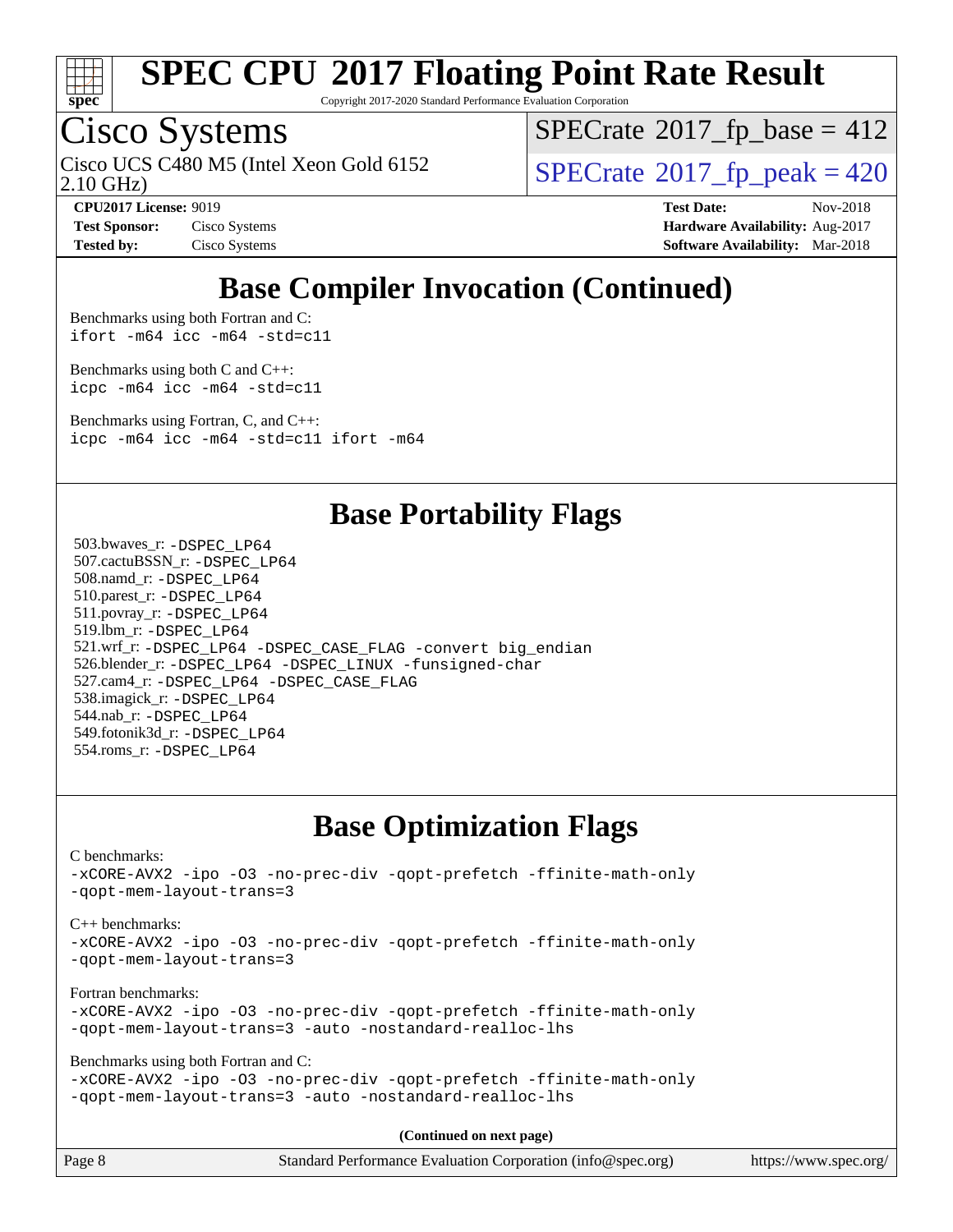

Copyright 2017-2020 Standard Performance Evaluation Corporation

## Cisco Systems

2.10 GHz) Cisco UCS C480 M5 (Intel Xeon Gold 6152  $\vert$  [SPECrate](http://www.spec.org/auto/cpu2017/Docs/result-fields.html#SPECrate2017fppeak)®[2017\\_fp\\_peak = 4](http://www.spec.org/auto/cpu2017/Docs/result-fields.html#SPECrate2017fppeak)20

 $SPECTate$ <sup>®</sup>[2017\\_fp\\_base =](http://www.spec.org/auto/cpu2017/Docs/result-fields.html#SPECrate2017fpbase) 412

| <b>Test Sponsor:</b> | Cisco Systems |
|----------------------|---------------|
| <b>Tested by:</b>    | Cisco Systems |

**[CPU2017 License:](http://www.spec.org/auto/cpu2017/Docs/result-fields.html#CPU2017License)** 9019 **[Test Date:](http://www.spec.org/auto/cpu2017/Docs/result-fields.html#TestDate)** Nov-2018 **[Hardware Availability:](http://www.spec.org/auto/cpu2017/Docs/result-fields.html#HardwareAvailability)** Aug-2017 **[Software Availability:](http://www.spec.org/auto/cpu2017/Docs/result-fields.html#SoftwareAvailability)** Mar-2018

## **[Base Optimization Flags \(Continued\)](http://www.spec.org/auto/cpu2017/Docs/result-fields.html#BaseOptimizationFlags)**

[Benchmarks using both C and C++](http://www.spec.org/auto/cpu2017/Docs/result-fields.html#BenchmarksusingbothCandCXX): [-xCORE-AVX2](http://www.spec.org/cpu2017/results/res2018q4/cpu2017-20181127-09992.flags.html#user_CC_CXXbase_f-xCORE-AVX2) [-ipo](http://www.spec.org/cpu2017/results/res2018q4/cpu2017-20181127-09992.flags.html#user_CC_CXXbase_f-ipo) [-O3](http://www.spec.org/cpu2017/results/res2018q4/cpu2017-20181127-09992.flags.html#user_CC_CXXbase_f-O3) [-no-prec-div](http://www.spec.org/cpu2017/results/res2018q4/cpu2017-20181127-09992.flags.html#user_CC_CXXbase_f-no-prec-div) [-qopt-prefetch](http://www.spec.org/cpu2017/results/res2018q4/cpu2017-20181127-09992.flags.html#user_CC_CXXbase_f-qopt-prefetch) [-ffinite-math-only](http://www.spec.org/cpu2017/results/res2018q4/cpu2017-20181127-09992.flags.html#user_CC_CXXbase_f_finite_math_only_cb91587bd2077682c4b38af759c288ed7c732db004271a9512da14a4f8007909a5f1427ecbf1a0fb78ff2a814402c6114ac565ca162485bbcae155b5e4258871) [-qopt-mem-layout-trans=3](http://www.spec.org/cpu2017/results/res2018q4/cpu2017-20181127-09992.flags.html#user_CC_CXXbase_f-qopt-mem-layout-trans_de80db37974c74b1f0e20d883f0b675c88c3b01e9d123adea9b28688d64333345fb62bc4a798493513fdb68f60282f9a726aa07f478b2f7113531aecce732043)

[Benchmarks using Fortran, C, and C++:](http://www.spec.org/auto/cpu2017/Docs/result-fields.html#BenchmarksusingFortranCandCXX)

[-xCORE-AVX2](http://www.spec.org/cpu2017/results/res2018q4/cpu2017-20181127-09992.flags.html#user_CC_CXX_FCbase_f-xCORE-AVX2) [-ipo](http://www.spec.org/cpu2017/results/res2018q4/cpu2017-20181127-09992.flags.html#user_CC_CXX_FCbase_f-ipo) [-O3](http://www.spec.org/cpu2017/results/res2018q4/cpu2017-20181127-09992.flags.html#user_CC_CXX_FCbase_f-O3) [-no-prec-div](http://www.spec.org/cpu2017/results/res2018q4/cpu2017-20181127-09992.flags.html#user_CC_CXX_FCbase_f-no-prec-div) [-qopt-prefetch](http://www.spec.org/cpu2017/results/res2018q4/cpu2017-20181127-09992.flags.html#user_CC_CXX_FCbase_f-qopt-prefetch) [-ffinite-math-only](http://www.spec.org/cpu2017/results/res2018q4/cpu2017-20181127-09992.flags.html#user_CC_CXX_FCbase_f_finite_math_only_cb91587bd2077682c4b38af759c288ed7c732db004271a9512da14a4f8007909a5f1427ecbf1a0fb78ff2a814402c6114ac565ca162485bbcae155b5e4258871) [-qopt-mem-layout-trans=3](http://www.spec.org/cpu2017/results/res2018q4/cpu2017-20181127-09992.flags.html#user_CC_CXX_FCbase_f-qopt-mem-layout-trans_de80db37974c74b1f0e20d883f0b675c88c3b01e9d123adea9b28688d64333345fb62bc4a798493513fdb68f60282f9a726aa07f478b2f7113531aecce732043) [-auto](http://www.spec.org/cpu2017/results/res2018q4/cpu2017-20181127-09992.flags.html#user_CC_CXX_FCbase_f-auto) [-nostandard-realloc-lhs](http://www.spec.org/cpu2017/results/res2018q4/cpu2017-20181127-09992.flags.html#user_CC_CXX_FCbase_f_2003_std_realloc_82b4557e90729c0f113870c07e44d33d6f5a304b4f63d4c15d2d0f1fab99f5daaed73bdb9275d9ae411527f28b936061aa8b9c8f2d63842963b95c9dd6426b8a)

## **[Peak Compiler Invocation](http://www.spec.org/auto/cpu2017/Docs/result-fields.html#PeakCompilerInvocation)**

[C benchmarks](http://www.spec.org/auto/cpu2017/Docs/result-fields.html#Cbenchmarks): [icc -m64 -std=c11](http://www.spec.org/cpu2017/results/res2018q4/cpu2017-20181127-09992.flags.html#user_CCpeak_intel_icc_64bit_c11_33ee0cdaae7deeeab2a9725423ba97205ce30f63b9926c2519791662299b76a0318f32ddfffdc46587804de3178b4f9328c46fa7c2b0cd779d7a61945c91cd35)

[C++ benchmarks:](http://www.spec.org/auto/cpu2017/Docs/result-fields.html#CXXbenchmarks) [icpc -m64](http://www.spec.org/cpu2017/results/res2018q4/cpu2017-20181127-09992.flags.html#user_CXXpeak_intel_icpc_64bit_4ecb2543ae3f1412ef961e0650ca070fec7b7afdcd6ed48761b84423119d1bf6bdf5cad15b44d48e7256388bc77273b966e5eb805aefd121eb22e9299b2ec9d9)

[Fortran benchmarks](http://www.spec.org/auto/cpu2017/Docs/result-fields.html#Fortranbenchmarks): [ifort -m64](http://www.spec.org/cpu2017/results/res2018q4/cpu2017-20181127-09992.flags.html#user_FCpeak_intel_ifort_64bit_24f2bb282fbaeffd6157abe4f878425411749daecae9a33200eee2bee2fe76f3b89351d69a8130dd5949958ce389cf37ff59a95e7a40d588e8d3a57e0c3fd751)

[Benchmarks using both Fortran and C](http://www.spec.org/auto/cpu2017/Docs/result-fields.html#BenchmarksusingbothFortranandC): [ifort -m64](http://www.spec.org/cpu2017/results/res2018q4/cpu2017-20181127-09992.flags.html#user_CC_FCpeak_intel_ifort_64bit_24f2bb282fbaeffd6157abe4f878425411749daecae9a33200eee2bee2fe76f3b89351d69a8130dd5949958ce389cf37ff59a95e7a40d588e8d3a57e0c3fd751) [icc -m64 -std=c11](http://www.spec.org/cpu2017/results/res2018q4/cpu2017-20181127-09992.flags.html#user_CC_FCpeak_intel_icc_64bit_c11_33ee0cdaae7deeeab2a9725423ba97205ce30f63b9926c2519791662299b76a0318f32ddfffdc46587804de3178b4f9328c46fa7c2b0cd779d7a61945c91cd35)

[Benchmarks using both C and C++](http://www.spec.org/auto/cpu2017/Docs/result-fields.html#BenchmarksusingbothCandCXX): [icpc -m64](http://www.spec.org/cpu2017/results/res2018q4/cpu2017-20181127-09992.flags.html#user_CC_CXXpeak_intel_icpc_64bit_4ecb2543ae3f1412ef961e0650ca070fec7b7afdcd6ed48761b84423119d1bf6bdf5cad15b44d48e7256388bc77273b966e5eb805aefd121eb22e9299b2ec9d9) [icc -m64 -std=c11](http://www.spec.org/cpu2017/results/res2018q4/cpu2017-20181127-09992.flags.html#user_CC_CXXpeak_intel_icc_64bit_c11_33ee0cdaae7deeeab2a9725423ba97205ce30f63b9926c2519791662299b76a0318f32ddfffdc46587804de3178b4f9328c46fa7c2b0cd779d7a61945c91cd35)

```
Benchmarks using Fortran, C, and C++: 
icpc -m64 icc -m64 -std=c11 ifort -m64
```
## **[Peak Portability Flags](http://www.spec.org/auto/cpu2017/Docs/result-fields.html#PeakPortabilityFlags)**

Same as Base Portability Flags

## **[Peak Optimization Flags](http://www.spec.org/auto/cpu2017/Docs/result-fields.html#PeakOptimizationFlags)**

[C benchmarks](http://www.spec.org/auto/cpu2017/Docs/result-fields.html#Cbenchmarks):

 519.lbm\_r: [-prof-gen](http://www.spec.org/cpu2017/results/res2018q4/cpu2017-20181127-09992.flags.html#user_peakPASS1_CFLAGSPASS1_LDFLAGS519_lbm_r_prof_gen_5aa4926d6013ddb2a31985c654b3eb18169fc0c6952a63635c234f711e6e63dd76e94ad52365559451ec499a2cdb89e4dc58ba4c67ef54ca681ffbe1461d6b36)(pass 1) [-prof-use](http://www.spec.org/cpu2017/results/res2018q4/cpu2017-20181127-09992.flags.html#user_peakPASS2_CFLAGSPASS2_LDFLAGS519_lbm_r_prof_use_1a21ceae95f36a2b53c25747139a6c16ca95bd9def2a207b4f0849963b97e94f5260e30a0c64f4bb623698870e679ca08317ef8150905d41bd88c6f78df73f19)(pass 2) [-ipo](http://www.spec.org/cpu2017/results/res2018q4/cpu2017-20181127-09992.flags.html#user_peakPASS1_COPTIMIZEPASS2_COPTIMIZE519_lbm_r_f-ipo) [-xCORE-AVX2](http://www.spec.org/cpu2017/results/res2018q4/cpu2017-20181127-09992.flags.html#user_peakPASS2_COPTIMIZE519_lbm_r_f-xCORE-AVX2) [-O3](http://www.spec.org/cpu2017/results/res2018q4/cpu2017-20181127-09992.flags.html#user_peakPASS1_COPTIMIZEPASS2_COPTIMIZE519_lbm_r_f-O3) [-no-prec-div](http://www.spec.org/cpu2017/results/res2018q4/cpu2017-20181127-09992.flags.html#user_peakPASS1_COPTIMIZEPASS2_COPTIMIZE519_lbm_r_f-no-prec-div) [-qopt-prefetch](http://www.spec.org/cpu2017/results/res2018q4/cpu2017-20181127-09992.flags.html#user_peakPASS1_COPTIMIZEPASS2_COPTIMIZE519_lbm_r_f-qopt-prefetch) [-ffinite-math-only](http://www.spec.org/cpu2017/results/res2018q4/cpu2017-20181127-09992.flags.html#user_peakPASS1_COPTIMIZEPASS2_COPTIMIZE519_lbm_r_f_finite_math_only_cb91587bd2077682c4b38af759c288ed7c732db004271a9512da14a4f8007909a5f1427ecbf1a0fb78ff2a814402c6114ac565ca162485bbcae155b5e4258871)

**(Continued on next page)**

Page 9 Standard Performance Evaluation Corporation [\(info@spec.org\)](mailto:info@spec.org) <https://www.spec.org/>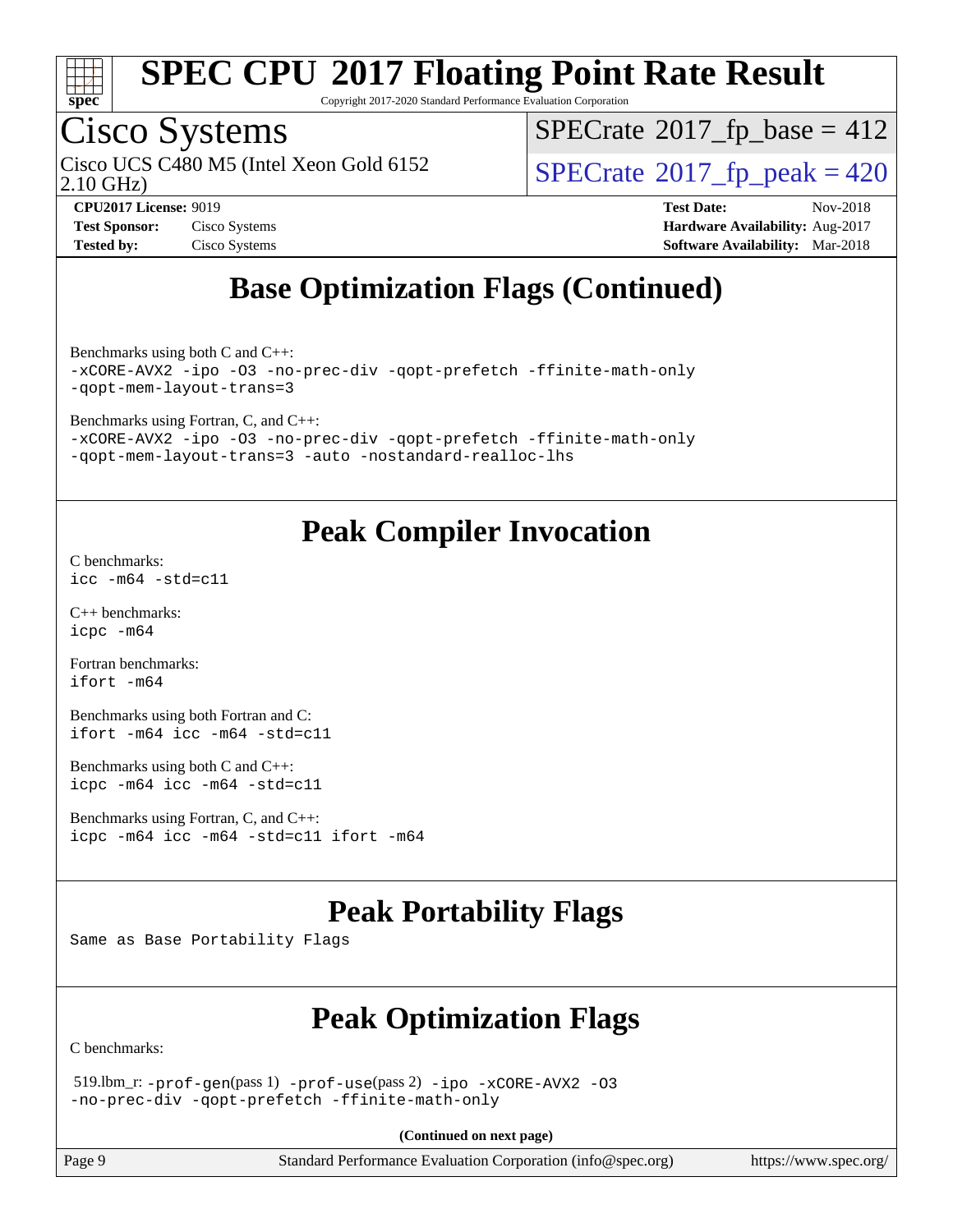

Copyright 2017-2020 Standard Performance Evaluation Corporation

# Cisco Systems

Cisco UCS C480 M5 (Intel Xeon Gold 6152  $\vert$  [SPECrate](http://www.spec.org/auto/cpu2017/Docs/result-fields.html#SPECrate2017fppeak)®[2017\\_fp\\_peak = 4](http://www.spec.org/auto/cpu2017/Docs/result-fields.html#SPECrate2017fppeak)20

 $SPECrate$ <sup>®</sup>[2017\\_fp\\_base =](http://www.spec.org/auto/cpu2017/Docs/result-fields.html#SPECrate2017fpbase) 412

2.10 GHz)

**[Tested by:](http://www.spec.org/auto/cpu2017/Docs/result-fields.html#Testedby)** Cisco Systems **[Software Availability:](http://www.spec.org/auto/cpu2017/Docs/result-fields.html#SoftwareAvailability)** Mar-2018

**[CPU2017 License:](http://www.spec.org/auto/cpu2017/Docs/result-fields.html#CPU2017License)** 9019 **[Test Date:](http://www.spec.org/auto/cpu2017/Docs/result-fields.html#TestDate)** Nov-2018 **[Test Sponsor:](http://www.spec.org/auto/cpu2017/Docs/result-fields.html#TestSponsor)** Cisco Systems **[Hardware Availability:](http://www.spec.org/auto/cpu2017/Docs/result-fields.html#HardwareAvailability)** Aug-2017

## **[Peak Optimization Flags \(Continued\)](http://www.spec.org/auto/cpu2017/Docs/result-fields.html#PeakOptimizationFlags)**

```
 519.lbm_r (continued):
-qopt-mem-layout-trans=3
 538.imagick_r: -xCORE-AVX2 -ipo -O3 -no-prec-div -qopt-prefetch
-ffinite-math-only -qopt-mem-layout-trans=3
 544.nab_r: Same as 538.imagick_r
C++ benchmarks: 
 508.namd_r: -prof-gen(pass 1) -prof-use(pass 2) -ipo -xCORE-AVX2 -O3
-no-prec-div -qopt-prefetch -ffinite-math-only
-qopt-mem-layout-trans=3
 510.parest_r: -xCORE-AVX2 -ipo -O3 -no-prec-div -qopt-prefetch
-ffinite-math-only -qopt-mem-layout-trans=3
Fortran benchmarks: 
 503.bwaves_r: -xCORE-AVX2 -ipo -O3 -no-prec-div -qopt-prefetch
-ffinite-math-only -qopt-mem-layout-trans=3 -auto
-nostandard-realloc-lhs
 549.fotonik3d_r: Same as 503.bwaves_r
 554.roms_r: -prof-gen(pass 1) -prof-use(pass 2) -ipo -xCORE-AVX2 -O3
-no-prec-div -qopt-prefetch -ffinite-math-only
-qopt-mem-layout-trans=3 -auto -nostandard-realloc-lhs
Benchmarks using both Fortran and C: 
-prof-gen(pass 1) -prof-use(pass 2) -ipo -xCORE-AVX2 -O3
-no-prec-div -qopt-prefetch -ffinite-math-only
-qopt-mem-layout-trans=3 -auto -nostandard-realloc-lhs
Benchmarks using both C and C++: 
 511.povray_r: -prof-gen(pass 1) -prof-use(pass 2) -ipo -xCORE-AVX2 -O3
-no-prec-div -qopt-prefetch -ffinite-math-only
-qopt-mem-layout-trans=3
 526.blender_r: -xCORE-AVX2 -ipo -O3 -no-prec-div -qopt-prefetch
-ffinite-math-only -qopt-mem-layout-trans=3
Benchmarks using Fortran, C, and C++: 
-xCORE-AVX2 -ipo -O3 -no-prec-div -qopt-prefetch -ffinite-math-only
-qopt-mem-layout-trans=3 -auto -nostandard-realloc-lhs
```